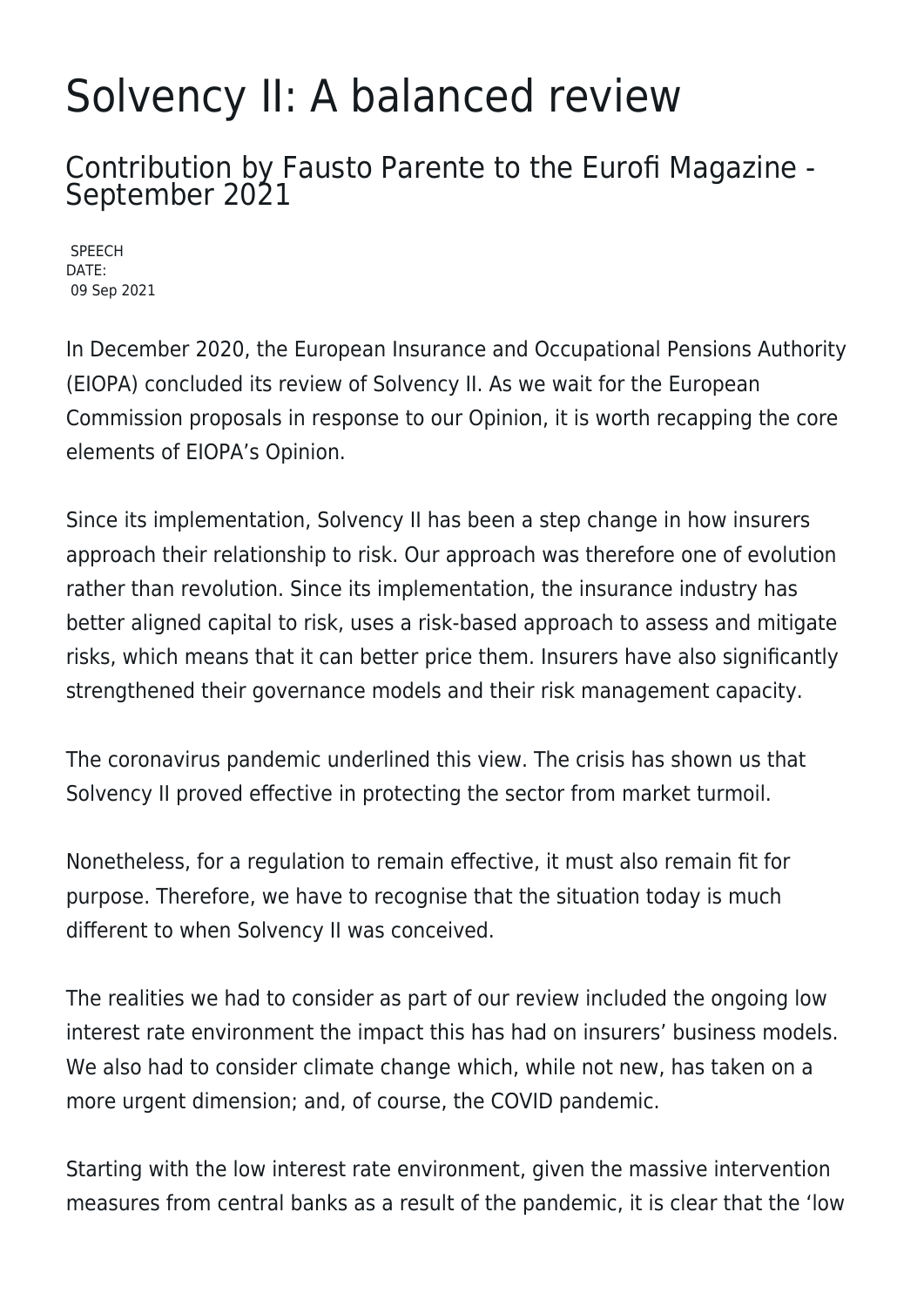for long' scenario will continue for a long time yet. The framework must therefore take account of the economic situation, notably with respect to the capital requirement for interest rate risk. The current interest rate requirement does not reflect the fall of interest rates experienced during the last years and ignores the existence of negative interest rates. Our Opinion therefore proposes changes to the treatment of interest rate risk, as well as to discount curves used by insurers, in particular regarding extrapolation.

Insurers were able to withstand the shocks of the pandemic in part due to the work done during years following the implementation of Solvency II, entering the crisis with a robust capital position.

Looking beyond COVID, the insurance sector has an important role to play in supporting the economic recovery. Long-term investments – the type of investments favoured by insurers – are essential to foster economic growth, develop infrastructure and boost employment and should be encouraged.

In our Opinion, we have taken into account the nature of the long-term insurance business, creating conditions for more long-term investment. We are therefore proposing the changes to the volatility adjustment, the risk margin and equity risk. All of these adjustments should improve risk-sensitivity, facilitate the design of truly long-term illiquid liabilities and incentivise long-term investments.

Looking at about proportionality, which has always been an important element in Solvency II, there is certainly scope to increase its use. Our Opinion recommends a new process for applying and supervising the principle of proportionality. This includes clear risk-based quantitative criteria to identify low risk undertakings eligible for applying proportionality measures. These will capture not only the size but also the nature and complexity of the different risks and will provide legal certainty regarding the application of the proportionality principle. Undertakings complying with such criteria will be able, after a notification, to apply automatically a number of proportionality measures that – in the main – focus on governance and reporting.